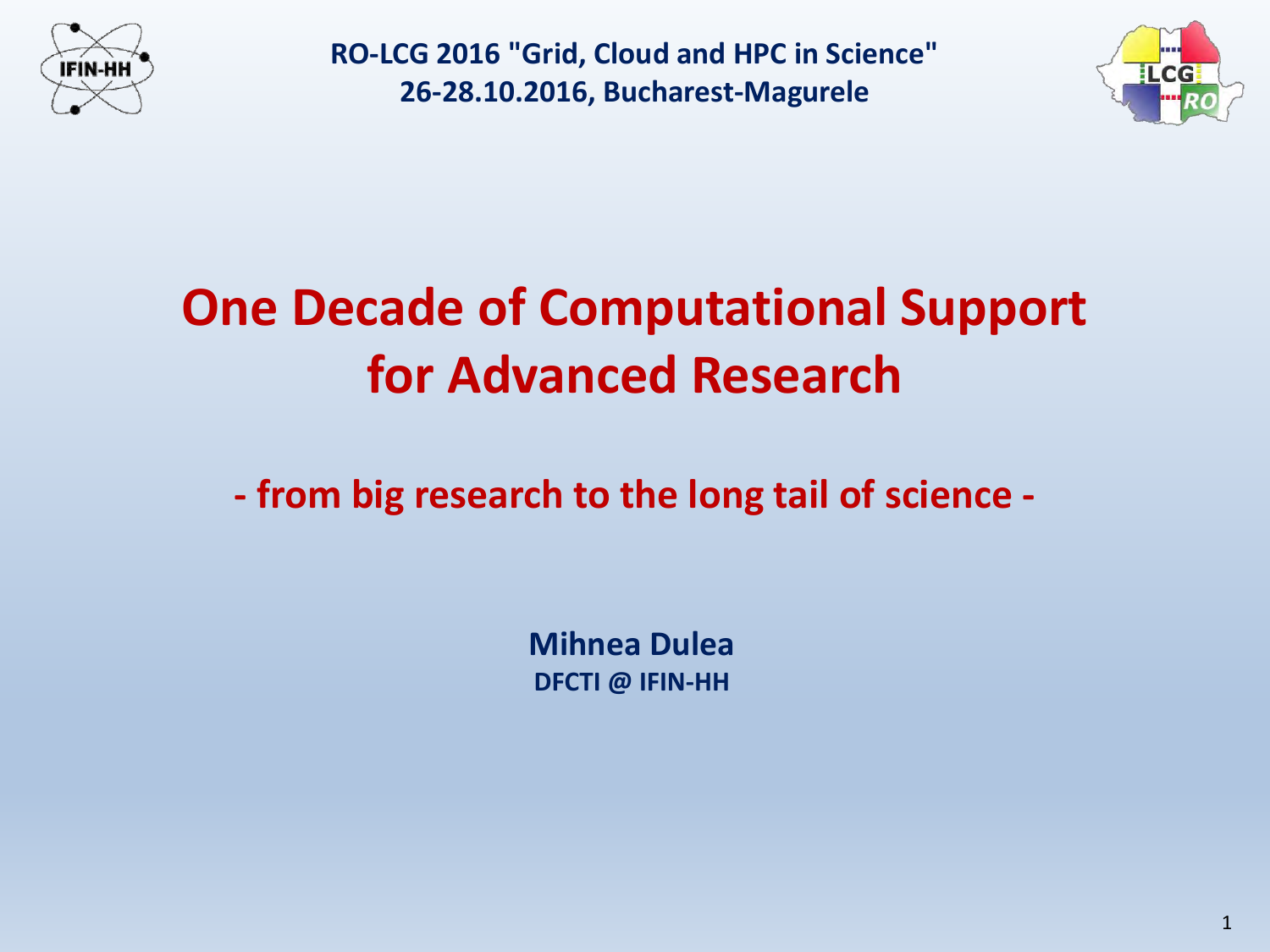



RO-LCG, the *Romanian Tier-2 Federation*, celebrates 10 years of existence, since the conclusion of the Memorandum of Understanding of the *Worldwide LHC Computing Grid* (WLCG) Collaboration between CERN and the National Authority for Research and Innovation.

RO-LCG operates the only distributed, high throughput computing infrastructure in RO, which was designed to provide offline compute and storage services for the ALICE, ATLAS and LHCb experiments.

In 10 years of uninterrupted operation, more than 880 million CPU hours were run within its resource centres for data processing, data analysis, and Monte Carlo simulations.

RO-LCG's achievements are closely related to the evolution of WLCG's technical program, meeting the requirements of the experiments' research strategy in what regards their computing needs. Thus, the Romanian Grid sites have recently contributed, together with the experiments, the LHC infrastructure, and the other WLCG sites, to the discovery of the first evidence of the Higgs boson.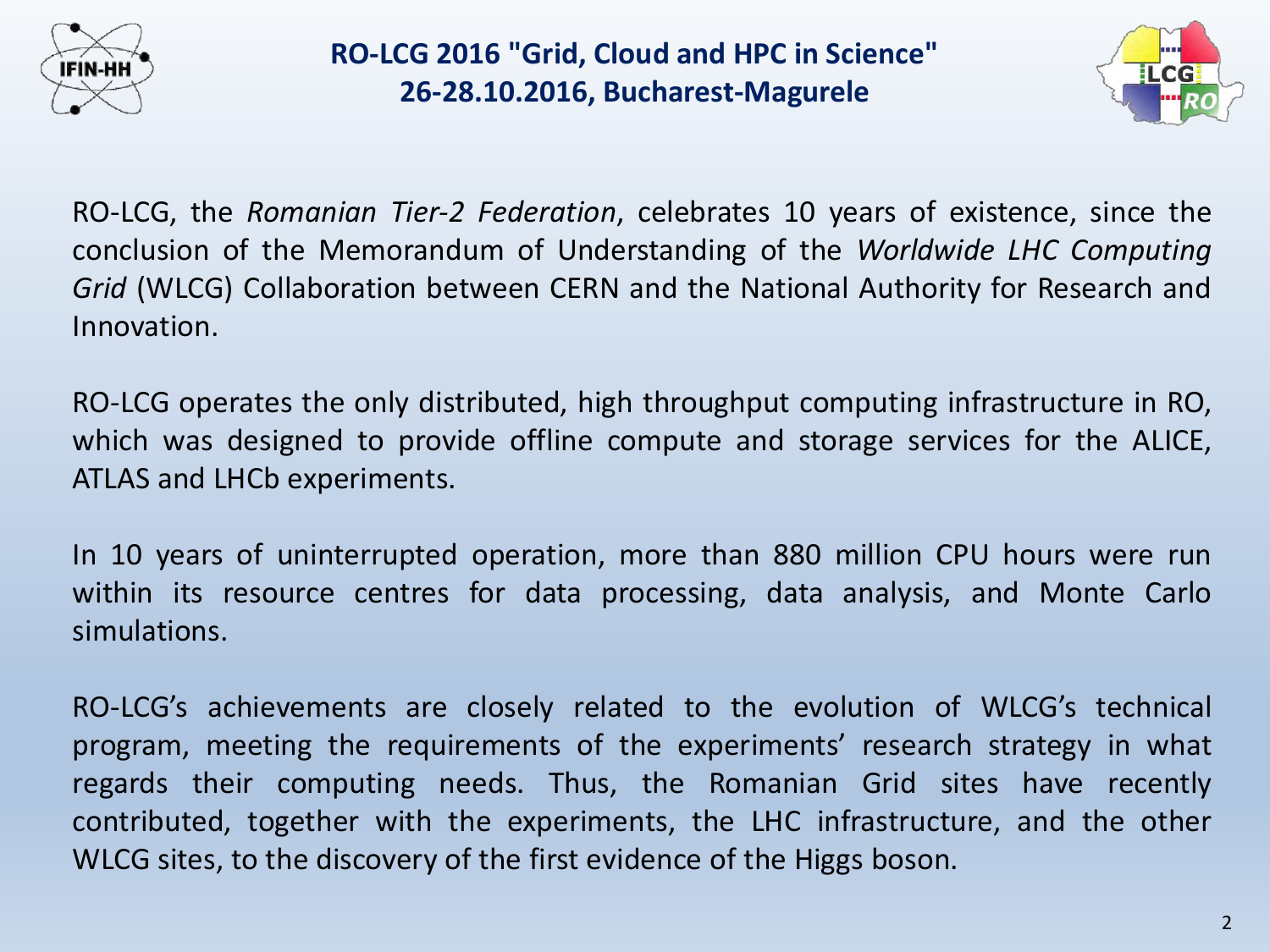



#### **FIRST STEPS TOWARDS A NATIONAL GRID INFRASTRUCTURE**

2002-2004: first grid clusters implemented in IFIN-HH by the ALICE and ATLAS experimental groups.

Participation in the EU grid infrastructure projects:

- EGEE Enabling Grids for E-sciencE" (2004-2010) / FP6 FP7
- SEE-GRID South Eastern European GRid-enabled eInfrastructure Development" (2004-2008) / FP6

2004-2006: first Romanian sites registered in the EGEE infrastructure as production sites

2004: National Grid Initiative

Network infrastructure in 2005: RoEduNet – GEANT: 622Mbps IFIN – RoEduNet: 100 Mbps

Today: IFIN 100 Gbps GEANT: 2x 10 Gbps

|  | Institution    | Experiment        | Existing resources (May 2005) |          |         |          |  |
|--|----------------|-------------------|-------------------------------|----------|---------|----------|--|
|  |                |                   | CPU(nr.)                      | CPU(GHz) | RAM(GB) | Disc(TB) |  |
|  | <b>IFIN-HH</b> | <b>ALICE</b>      | 24                            | 6.48     | 9.6     |          |  |
|  |                | <b>ATLAS</b>      | 5                             | 13.6     |         | 0.5      |  |
|  |                | <b>LHCb</b>       | 5                             | 16       | 5       | 0.5      |  |
|  |                | <b>IFIN</b> total | 34                            | 36.08    | 21.6    |          |  |
|  | ISS            | <b>ALICE</b>      | 32                            | 76.8     | 32      | 13.5     |  |
|  |                | <b>TOTAL</b>      | 66                            | 112.88   | 53.6    | 18.5     |  |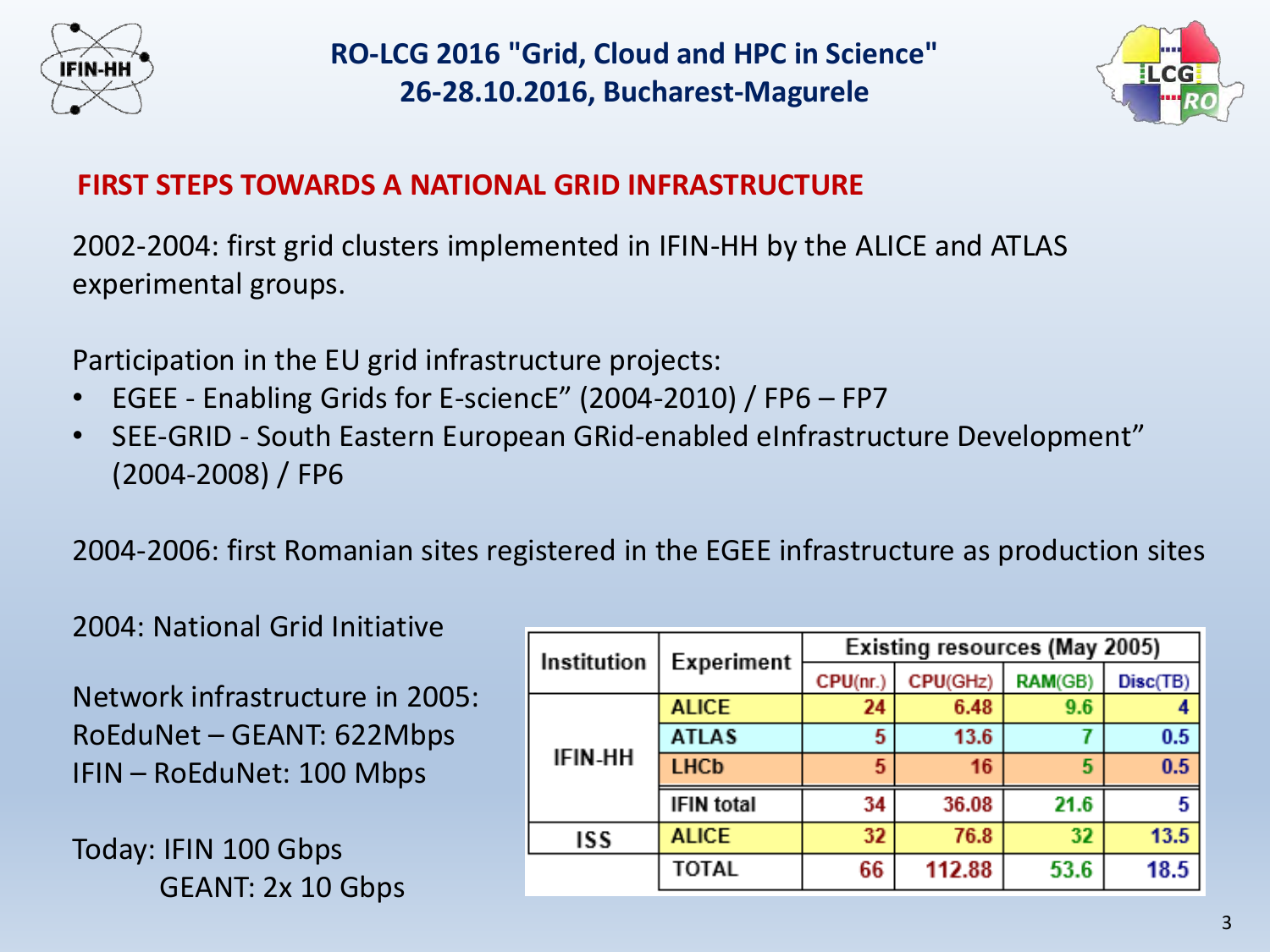



#### **GRID RESOURCES**

Grid activity dominated by HEP community's sites @ IFIN-HH

After 2014 the only (EGI registered) national grid resources are those of RO-LCG

In 2016 RO-LCG ranks  $11<sup>th</sup>$  among all the 37 Tier2 national centers regarding the resources offered for ALICE, ATLAS & LHCb.

| ROMANIAN GRID PRODUCTION SHARING (%)<br>(source http://www3.egee.cesga.es) |       |       |       |       |       |  |  |  |  |
|----------------------------------------------------------------------------|-------|-------|-------|-------|-------|--|--|--|--|
|                                                                            | 2006  | 2007  | 2008  | 2009  | 2010  |  |  |  |  |
| <b>IFIN-HH</b>                                                             | 93,14 | 98,63 | 99,31 | 99,01 | 96,66 |  |  |  |  |
| ISS                                                                        |       |       | ٥     | 0,38  | 2,52  |  |  |  |  |
| <b>ITIM</b>                                                                |       |       |       | 0,26  | 0,02  |  |  |  |  |
| <b>UVT</b>                                                                 |       | 0,03  | 0,18  | 0,15  | 0,55  |  |  |  |  |
| <b>UTCN</b>                                                                |       |       | ٥     | 0,11  | 0,18  |  |  |  |  |
| ıсı                                                                        | 6,86  | 1,34  | 0,38  | 0,05  | 0,07  |  |  |  |  |
| <b>UPB</b>                                                                 |       |       | 0,13  | 0,04  | 0,01  |  |  |  |  |
| <b>UAIC</b>                                                                |       |       |       | 0     | 0,01  |  |  |  |  |



#### **RO-LCG installed resources**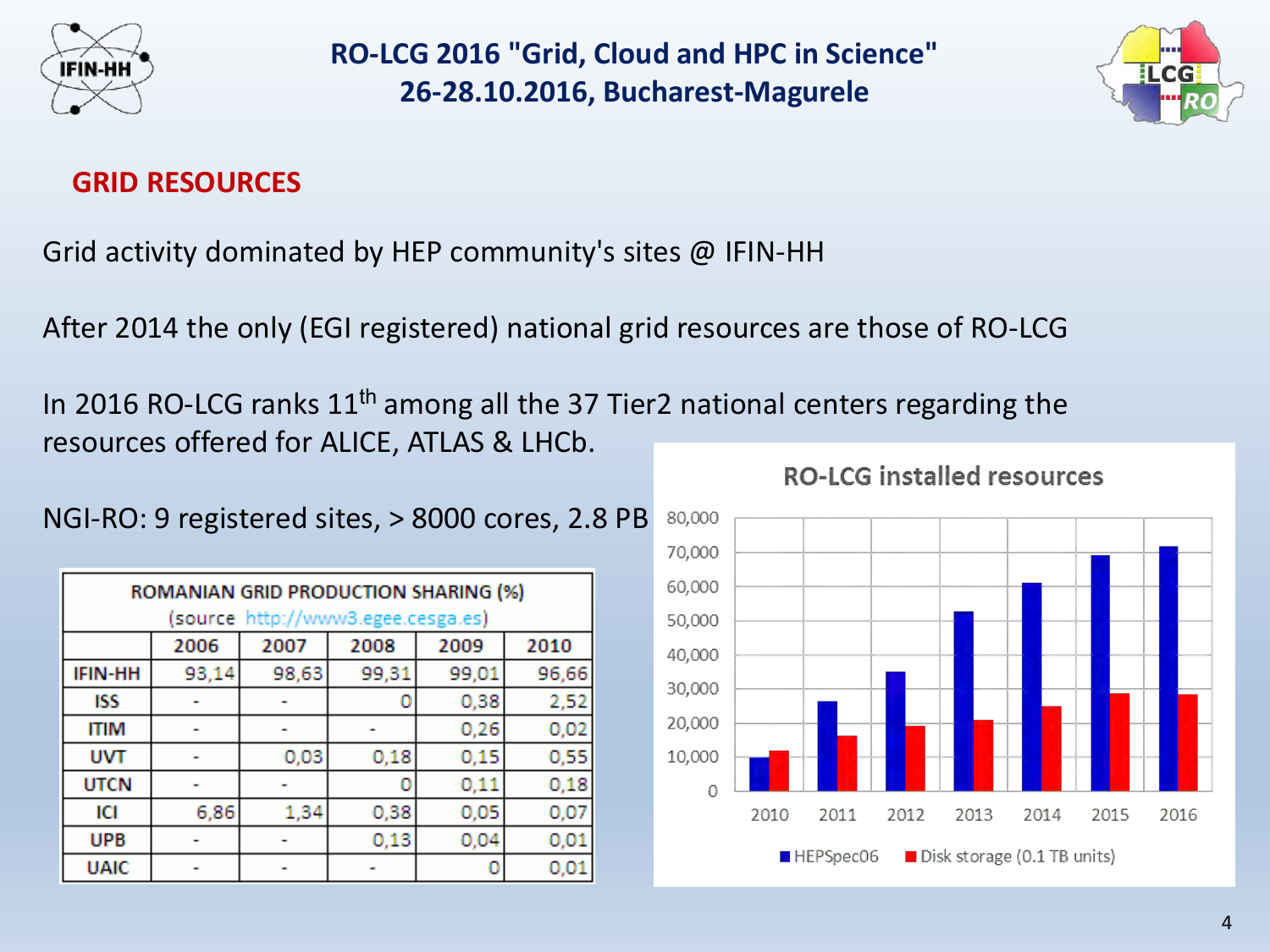



#### **RO-LCG's ACTIVITY RANKING**



Preserving its 13th position among the Tier2 national contributions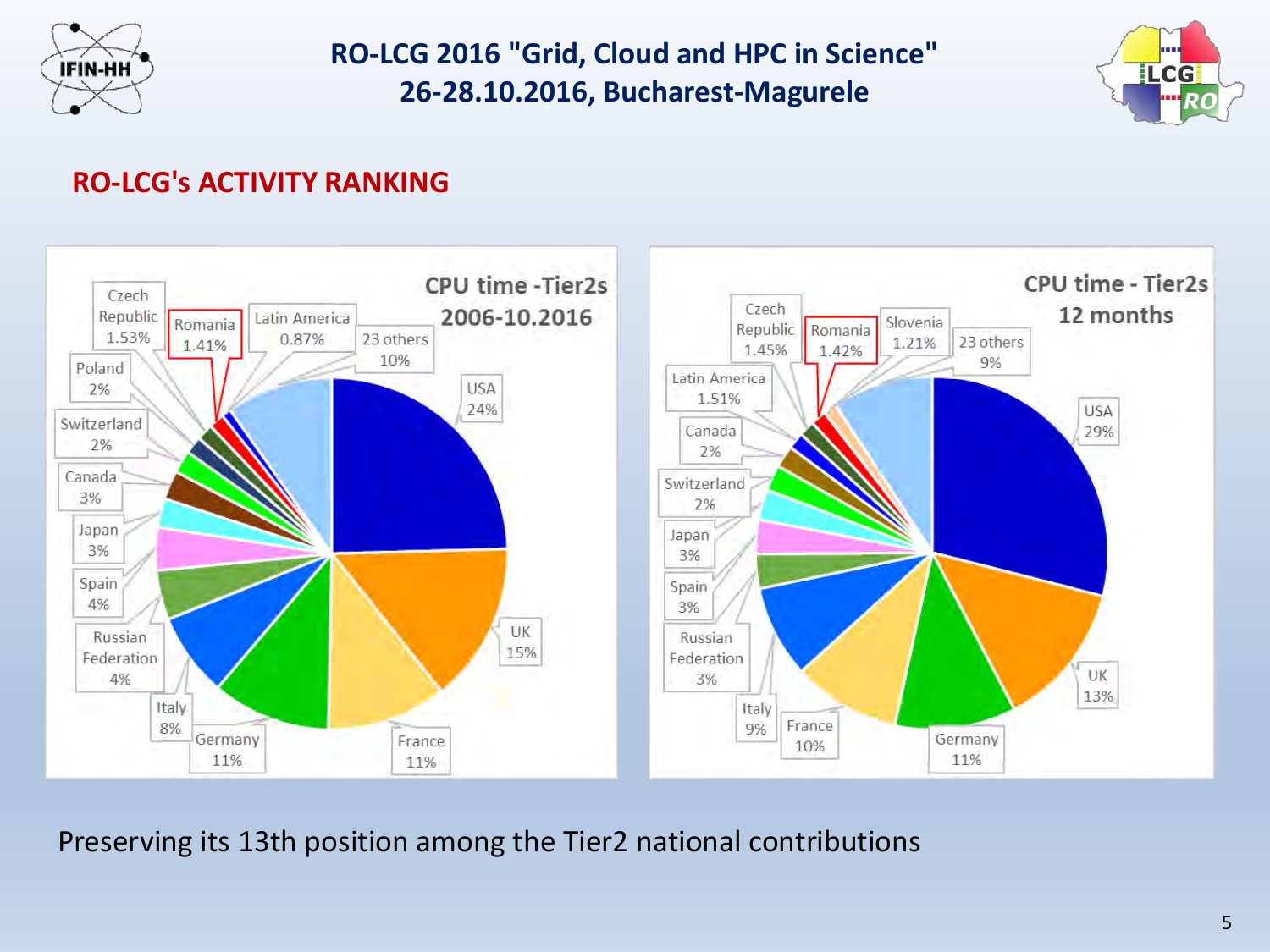



#### **USER COMMUNITIES**

The national Grid infrastructure temporarily supported virtual research communities different from HEP (e.g. related to environmental research).

The main support during the last decade was provided for:

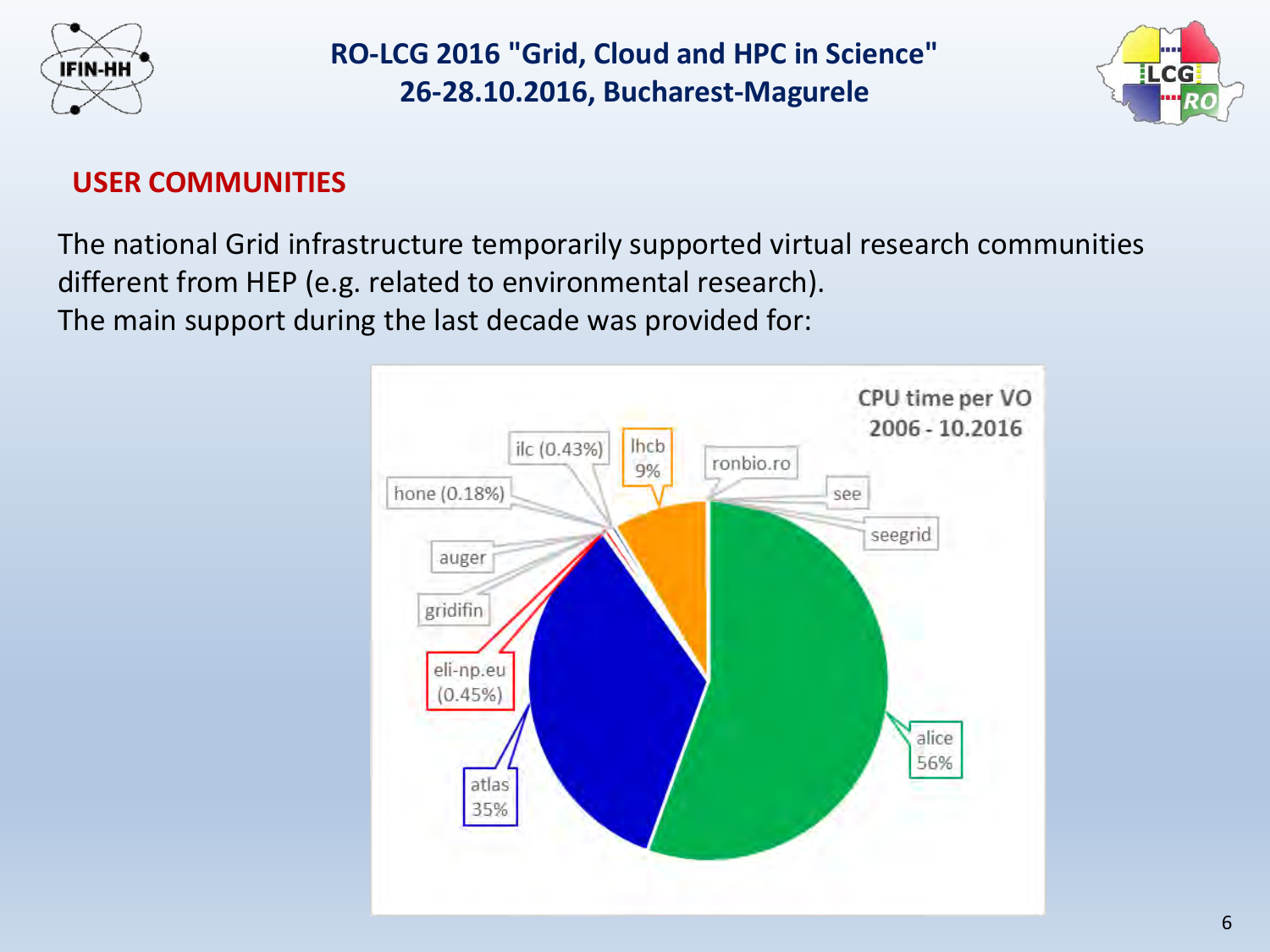



#### **HTC / HPC SUPPORT FOR ELI-NP**

After the LHC VOs, **eli-np.eu** is the most active VO within NGI-RO (670,000 CPU hours ran since November 2015 on the GRIDIFIN site, that is 2.82% of the total CPU time).

#### **eli-np.eu is the only active VO of ELI**

Scientific computing & data processing

Total number of cores: 336 Type of CPU: Intel Xeon X5650 Number of cores / node: 12 (2x6 cores) RAM per core 3 GB Disk storage per core: 38 GB/core (local disk) Inter-node connectivity: Infiniband QDR Data storage and management Effective stored volume: 60 TB HDD in RAID6 Filesystem: XFS Type of access: NFS, GridFTP

Connectivity (bandwidth): Infiniband QDR (int); Ethernet 10Gbps (ext)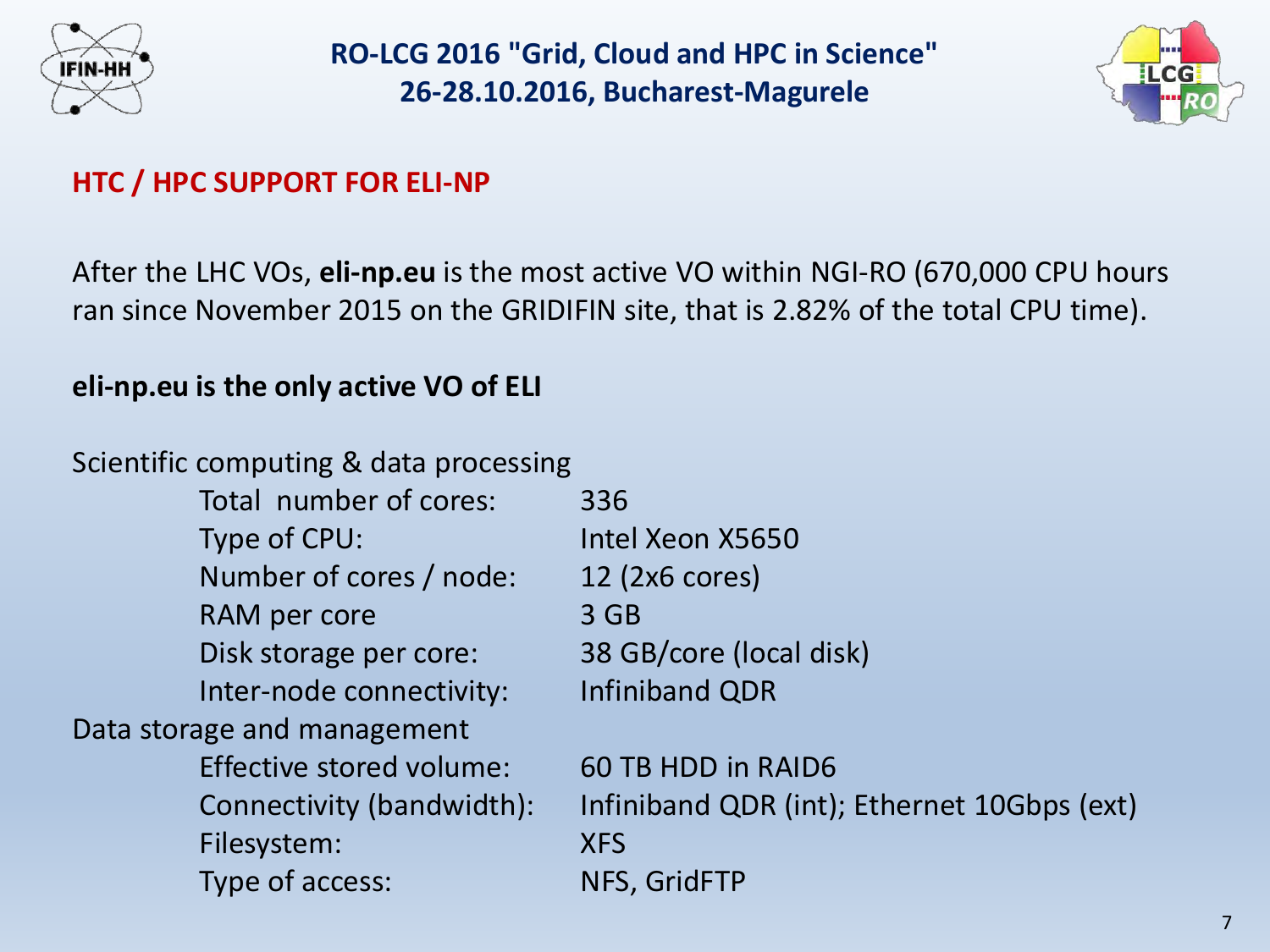



Installed community software includes: Epoch 1D, 2D, 3D; FLUKA; Geant4; ROOT

Examples of currently developed computing projects

- Particle in Cell (PIC) simulations of laser plasma acceleration
- Simulation of high-power laser-target interaction, secondary particles with Geant4 and ROOT

### **CLOUD INFRASTRUCTURE**

The CLOUDIFIN site will support: fedcloud.egi.eu, eli-np.eu

The technologies and services to be provided are based on OpenStack (Mitaka) API:

- Image replication mechanism
- Integrated view about resource/service usage
- Integrated interfaces or user environments
- virtual machine management
- block and object storage (in the near future)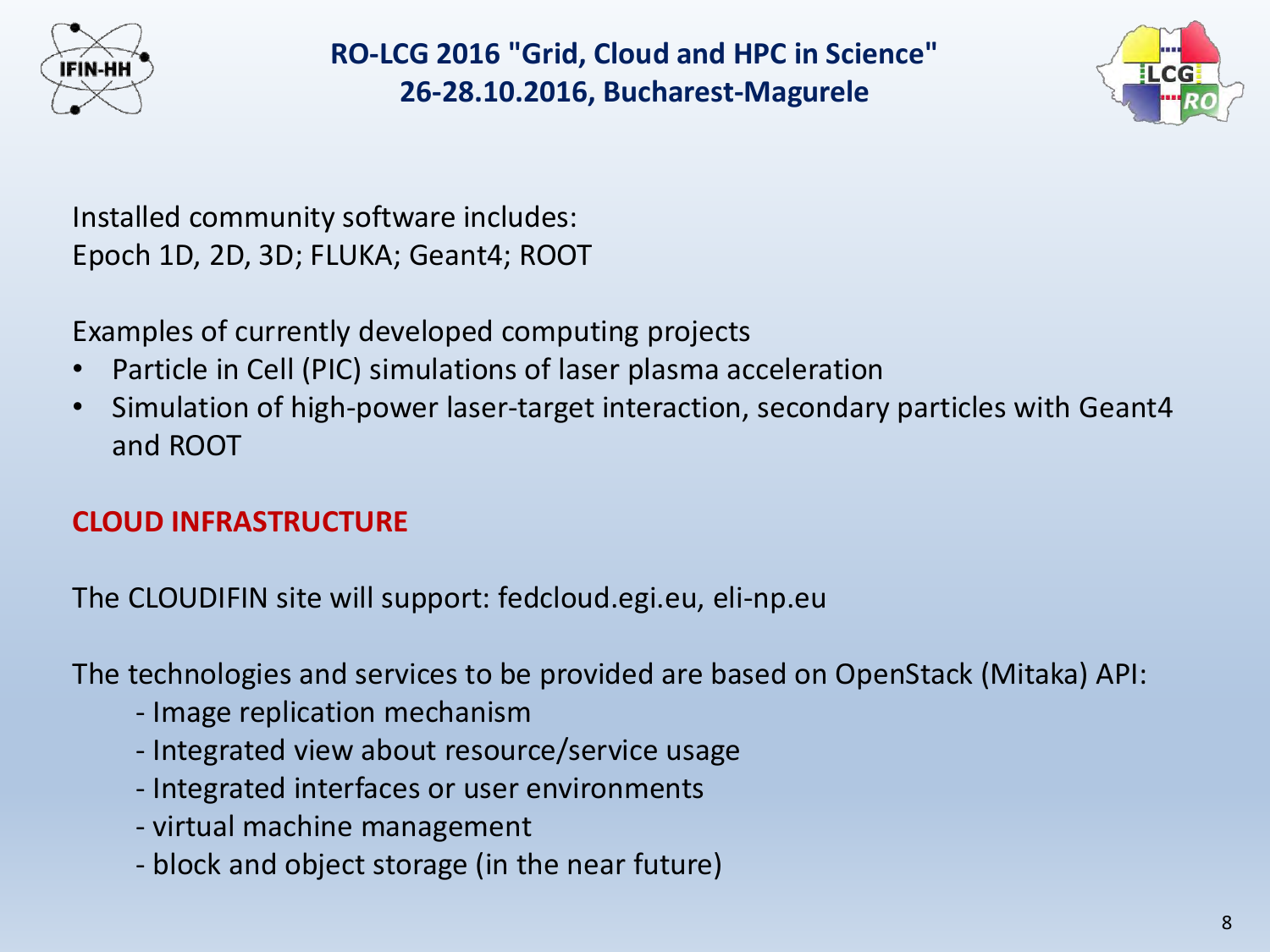



#### **PROSPECTS**

- Integration of the CLOUDIFIN site within the EGI Federated Cloud (in progress)
- □ National Cloud Infrastructure for Research and Education ->
	- -> EGI Federated Cloud -> EOSC
- DIRAC4EGI
- $\Box$  Later: preparation for the support of HL-LHC (High Luminosity LHC)
- NGI-RO / IFIN-HH is open to the computational support of the ESFRI projects in which Romania is involved:
	- ELI ELI Extreme Light Infrastructure (ELITRANS H2020 project)
	- DANUBIUS International Centre for Advanced Studies on River-Sea Systems
	- EMSO EU Multidisciplinary Seafloor & Watercolumn Observatory
	- LifeWatch E-Science EU Infrastr for Biodiversity & Ecosystem Res.
	- EPOS European Plate Observing System
	- KM3Net **Neutrino Telescope in the Mediterranean**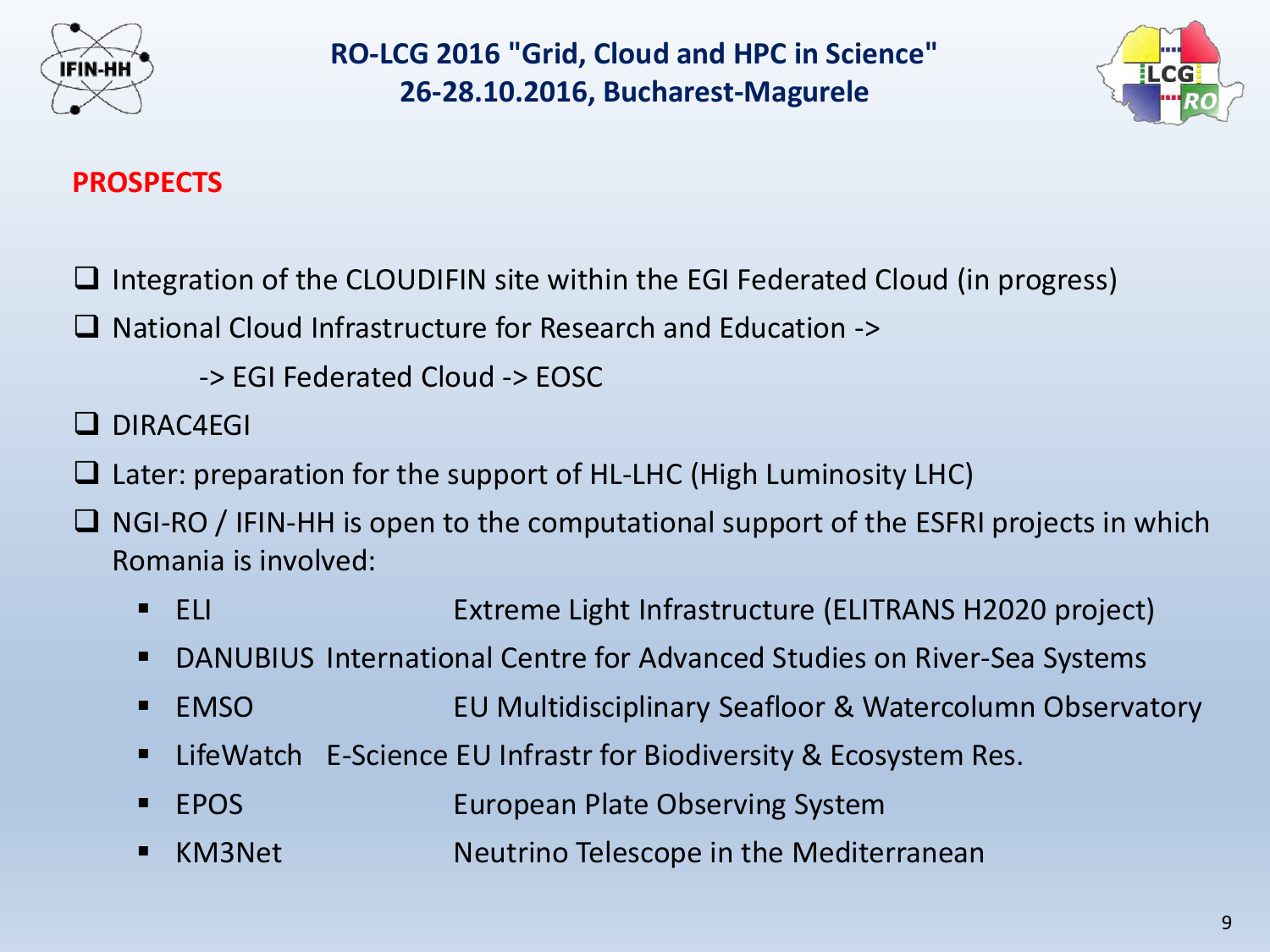



#### **CONCLUSIONS**

During the last 10 years, RO-LCG:

 $\Box$  has made a notable contribution to the WLCG collaboration;

- $\Box$  represented (and still represents) the core of the national computing grid;
- $\Box$  has created a valuable team of advanced computing experts with potential for
	- developing new projects;
- $\Box$  has created for NGI-RO the potential and opportunities for new collaborations and

projects with topics that extend beyond its initial domain.